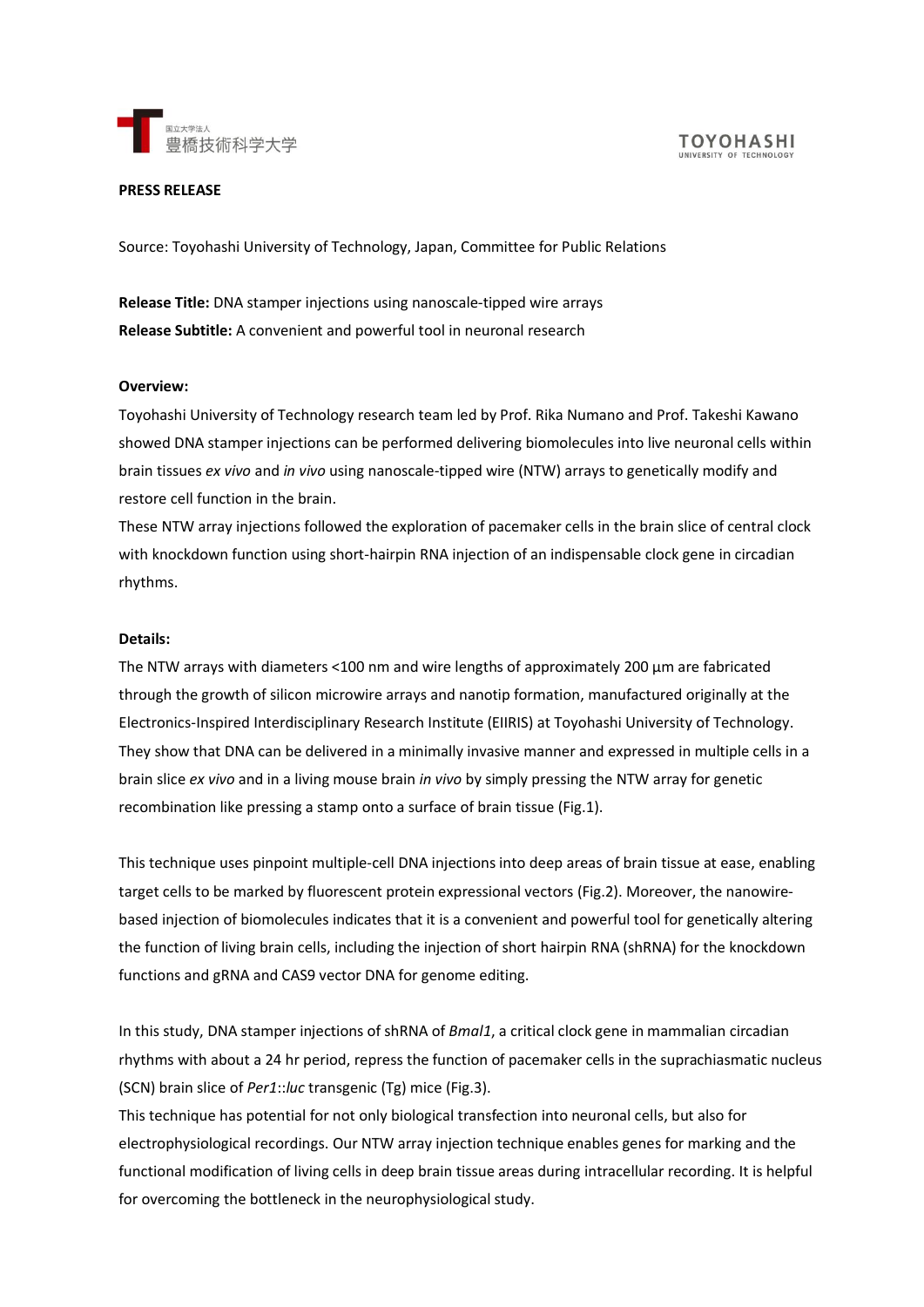

## **Development Background:**

The Electronics-Inspired Interdisciplinary Research Institute (EIIRIS) at Toyohashi University of Technology has the LSI factory for designing, processing, and evaluating LSIs, sensors, and MEMS. It is equipped with a life science experiment facility that conducts animal and bio-experiments. Therefore, at EIIRIS, the developed device is applied in physiological experiments, and the results are immediately fed back for the improvement of the device, and research teams from different scientific fields collaborate on technology development and research. The layout of multiple wires loaded on the chip can be freely changed for the gene stamp using an NTW array device, so that it can be updated to a more suitable one through feedback depending on the target site.

#### **Future Outlook**:

The intracellular potential can also be measured with the NTW array after device interconnection, so finally, they can identify which cells are measured by the NTW array with a fluorescent signal after the fluorescent marker DNA is inserted into the cells during electrophysiological measurement. In addition, since this gene stamping technology can be used for knockdown such as RNAi and for knockout, genome editing and gene manipulation, it is possible to genetically manipulate a specific part of the brain. The research team hopes to contribute utilizing gene stamping technology for new research to elucidate brain functions in the field of neuroscience.

#### **Funding agency:**

This study was supported by research grants from the Japan Society for the Promotion of Science (JSPS), the Global COE Program, the Program to Foster Young Researchers in Cutting-Edge Interdisciplinary Research (to R.N.), Grants-in-Aid for Scientific Research ((S, A) to M.I., (B, A) to T.K., (C) to R.N., and (B) to T.I.) and for Young Scientists (A) (to T.K.) from JSPS, the PRESTO Program (to T.K.) from the Japan Science and Technology Agency (JST), the Takeda Science Foundation (to R.N.), the Asahi Glass Foundation (to R.N.), Research Grant for Science & Technology Innovation in the Toyohashi University of Technology (to R.N. and T.K.), and the Strategic Advancement of Multi-Purpose Ultra-Human Robot and Artificial Intelligence Technologies program from NEDO. A. Goryu was a JSPS fellow. Y. Kubota was partially supported by MEXT's Leading Graduate School Program R03.

## **Reference:**

Rika Numano, Akihiro Goryu, Yoshihiro Kubota, Hirohito Sawahata, Shota Yamagiwa, Minako Matsuo, Tadahiro Iimura, Hajime Tei, Makoto Ishida, and Takeshi Kawano. Nanoscale-tipped wire array injections transfer DNA directly into brain cells *ex vivo* and *in vivo,* FEBS Open Bio, 2022 *in press,* doi:10.1002/2211- 5463.13377.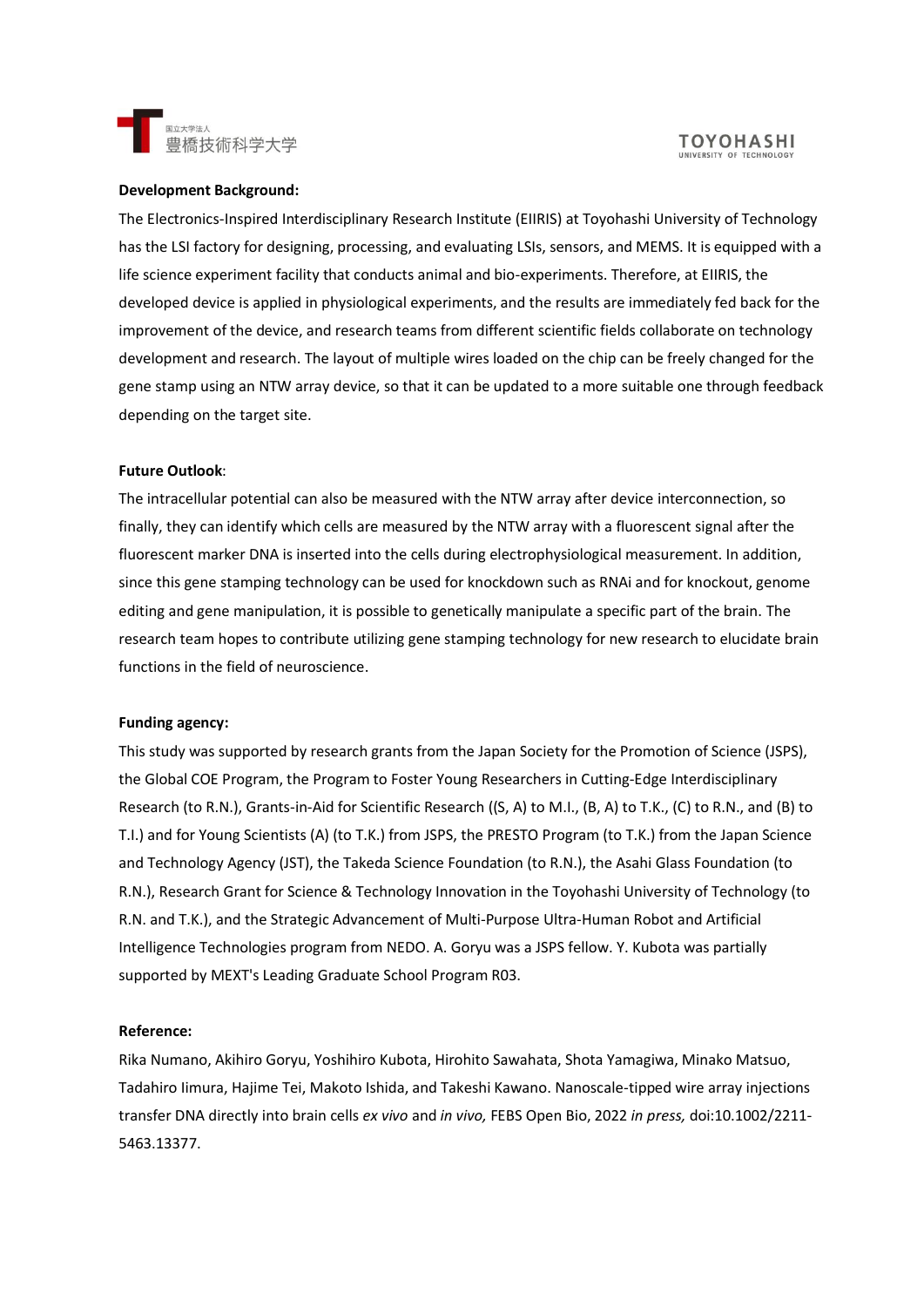

## **Glossary:**

gRNA (guide RNA): A short RNA strand with a scaffold sequence necessary for binding CAS9 protein to determine the cleavage site of CAS9 for genome editing by CRISPR- CAS9 systems.

shRNA (Short hairpin RNA): A short RNA strand with a hairpin structure for silencing target gene expression by RNAi (RNA interference).

*Per1*::*luc* transgenic mouse: A mouse in which the *Per1*::*luc* recombinant gene is inserted into the genome of all cells to monitor the circadian rhythms using bioluminescence. *Per1* is one of the clock genes with rhythmic expression with a 24 hr period. *Per1*::*luc* is a recombinant gene in which the *Per1* promoter region is followed by the luciferase enzyme derived from the firefly as a reporter.

scRNA (scrambled RNA): A short RNA strand with a random base sequence was used as a negative control to the functional shRNA.

# **Further information**

Toyohashi University of Technology 1-1 Hibarigaoka, Tempaku, Toyohashi, Aichi Prefecture, 441-8580, JAPAN Inquiries: Committee for Public Relations E-mail: press@office.tut.ac.jp Toyohashi University of Technology founded in 1976 as a National University of Japan is a research institute in the fields of mechanical engineering, advanced electronics, information sciences, life sciences, and architecture.

Website:<https://www.tut.ac.jp/english/>